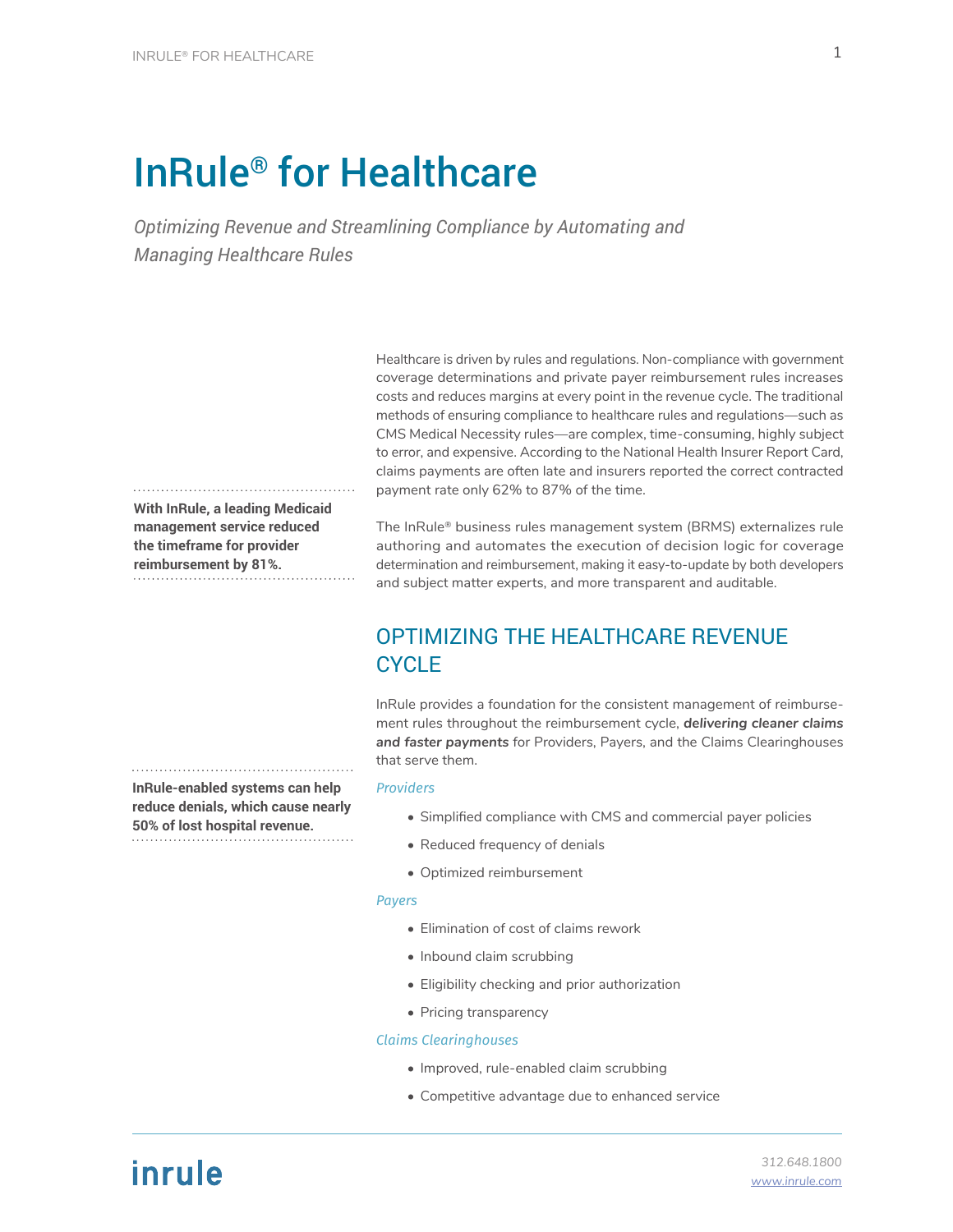#### **MAKING HEALTHCARE CLINICAL DECISIONS EASIER**

Until recently, business rule technology has been used most frequently in healthcare to optimize the accuracy and efficiency of the revenue cycle. As healthcare organizations better understand the benefits of managing complex and frequently changing business rules without the need for custom programming, they are turning to InRule to power clinical applications.

Some uses of business rule technology to make clinical decisions easier include:

- Complex Treatment Plan Development
- Triage for Emergency Medical Personnel and Poison and Drug Control Centers
- Patient Assessment automation for Skilled Nursing Facilities (Minimum Data Set 3.0 migration)
- Emerging Issue improvement automation

#### **IMPROVING BUSINESS OPERATIONS EFFECTIVENESS**

Health plan organizations use InRule to improve the effectiveness of business operations, creating and pricing custom plans within defined guidelines in less time and at less cost than current methods. Business rule technology can also be used to ensure consistent underwriting that is also transparent and auditable.

#### **INCREASING INTEROPERABILITY OF HEALTHCARE DECISIONS**

There is increasing understanding that the adoption technology in healthcare—particularly electronic medical records (EMRs)—creates more and larger silos of patient information. Decision logic is also siloed across separate systems, meaning that inconsistent decisions are made in every area of healthcare from underwriting to pricing, from benefit verification to reimbursement, from triage to treatment plans. Because InRule can be called in-process or as-a-service, decision logic can be shared across applications and platforms, ensuring consistent decision-making throughout the revenue and care cycles.

## INRULE MAKES HEALTHCARE DECISIONS EASIER



#### **IMPROVE AND AUTOMATE DECISIONS**

The basis for key business decisions is the logic – the rules, calculations and workflow—that underlies core business processes. InRule helps customers better manage and automate business decision logic without expensive custom programming, delivering *Business Logic Automation*.

#### **LET BUSINESS USERS CHANGE BUSINESS RULES**

Making business logic transparent means fewer errors and faster maintenance of business logic. InRule supports a spectrum of business rule authors—from subject matter experts to business analysts to developers – who can more easily write sophisticated business rules and complex calculations. Improved *Business Decision Management* results from an integrated approach to authoring, storing, managing and executing rules.

#### **SHARE RULES AS AN ENTERPRISE ASSET**

With powerful rule management capabilities, a rich SDK, and the ability to execute rules in process or as a service, InRule enables a *flexible Enterprise Logic Infrastructure,* allowing business logic to be managed as an enterprise asset and used consistently across multiple business processes, applications, and platforms.

# inrule